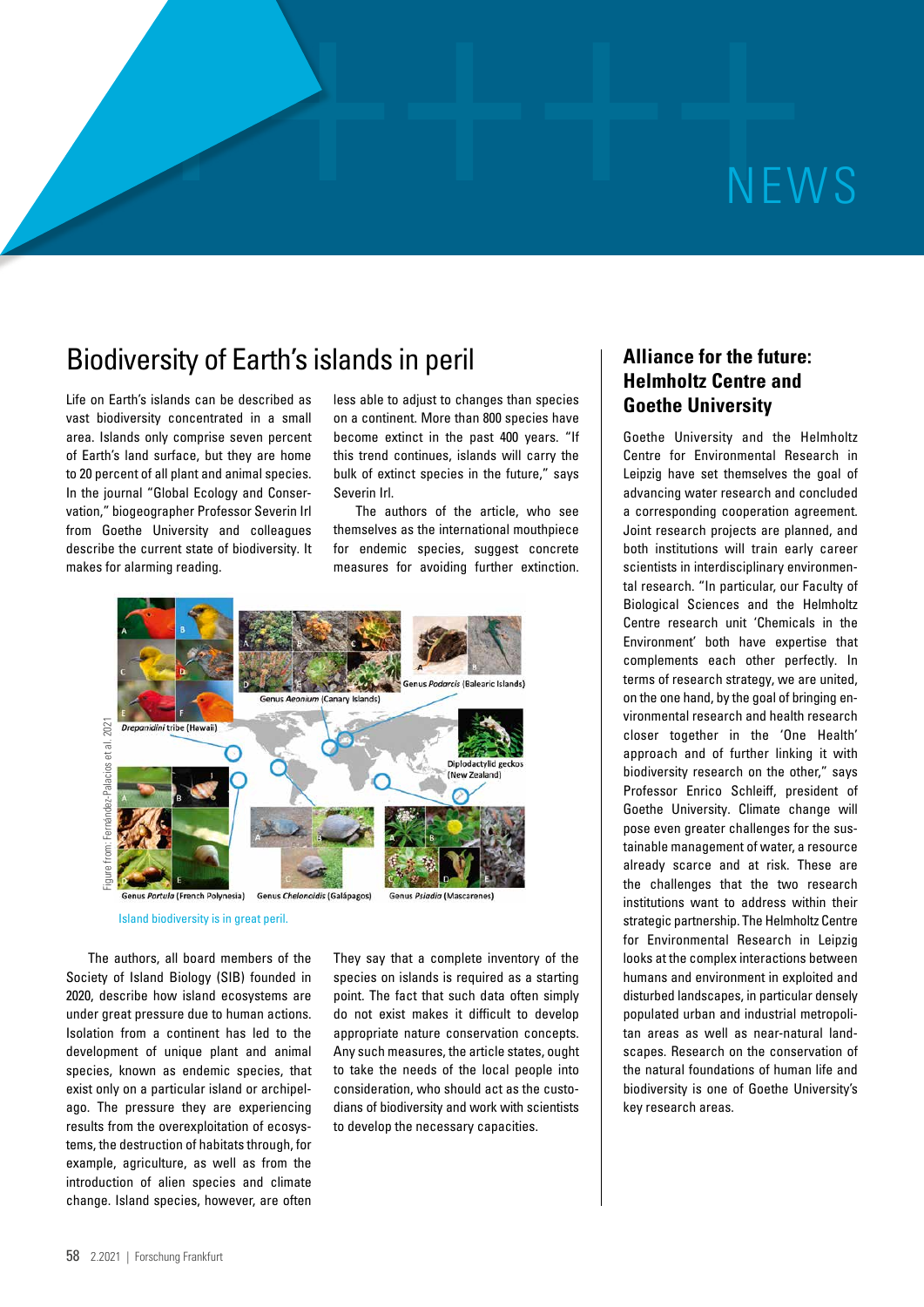# Reading and speaking follow a similar rhythm

When we read, our gaze moves over the text in a certain pattern. This pattern resembles – to a surprisingly high degree – the rhythm of spoken language, as a team of researchers, with the significant involvement of Goethe University, has discovered. Their research results were published on 6 December 2021 in the journal "Nature Human Behaviour".

An international team of researchers, in which Goethe University was significantly involved, discovered in the course of a metastudy with 14 different languages that the temporal structure of reading is almost identical to the dominant rhythm of spoken language. It can be concluded from this that the processing of written and spoken language are far more similar than previously assumed. Other research institutions involved were the University of Vienna, the Ernst Strüngmann Institute in Frankfurt, New York University, the Max Planck Institute for Empirical Aesthetics, also in Frankfurt, and the University of Salzburg.

Languages and writing systems are central elements of human communication. For thousands of years, writing systems have enabled us not only to share information face

# **Six of the most-cited researchers work at Goethe University**

Of the 6,600 researchers in the world most cited in scientific publications, six work at Goethe University. This was determined by the 2021 "Web of Science" citation ranking. Those whose publications are often cited have also made ground-breaking discoveries. That is why the frequency of citations – especially in the natural sciences and medicine – is an indication of the scientific significance of a publication as well as of the author's standing in the scientific community. The most frequently cited professors at Goethe University are Ivan Đikić (Biochemistry II), Stefanie Dimmeler (Medicine), Petra Döll (Physical Geography), Stefan Knapp (Pharmacy), Sibylle Loibl (Medicine) and Stefan Zeuzem (Medicine).

Recent research shows that the rhythm of reading resembles that of speaking.



to face but also to store it in a tangible form and make it permanently available. "Reading is one of humanity's most fascinating cultural achievements," says lead author Dr Benjamin Gagl, who until recently was a research associate at the Institute of Psychology at Goethe University. "Spoken language also influences reading. Until now, however, little has been known about the common underlying mechanisms of reading and spoken language," explains Gagl, himself a psychologist.

Together with an international team led by Professor Christian Fiebach, Gagl explored these mechanisms by comparing the temporal structures of reading with those of spoken language. This revealed that the rhythmic sequences of eye movements when reading and the dominant rhythm in speech signals are almost identical. These findings shed new light on the interface between written and spoken language.

<https://tinygu.de/language-rhythm>

# **Excellent research on the environment and sustainability**

Cultural anthropologist Kathrin Eitel and biologist Christian Schwerer were awarded the Frankfurt Prize for Environment and Sustainability 2021 for their theses. In her dissertation "Recycling Infrastructure, Practices of Waste Handling in Phnom Penh," Kathrin Eitel portrays vividly, the committee said, how waste enters nature in a city landscape. Eitel argues for a recycling economy that would enable the metropolises of the Global South to develop sustainably. In his doctoral thesis, Christian Scherer examined the origin, fate and impact of microplastics in inland waterways ("Mikroplastik in Binnengewässern

– Herkunft, Verbleib und Wirkung"). The award committee commended his comprehensive account of this phenomenon from its source to its effects. Advancement awards went to sociologist Anita Kalustian, bioscientist Jasmin Thal and environmental scientist Jonas Wallraff.

# **Research Training Group on "Resolution of Inflammation" continues**

Funding of the German Research Foundation's Research Training Group "Resolution of Inflammation" at Goethe University will continue for another four and a half years. The group, which was set up in 2017, focuses on the relatively recent discovery that the resolution of inflammation is also actively controlled by the body. Research will be conducted into how this happens at cellular and molecular level − and why it sometimes fails. For a long time, it had been assumed that although an inflammation process was actively initiated by the body following injury or chemical stimuli, its resolution occurred as a result of the gradual death of the immune cells and the dilution of inflammatory signal substances. Research Training Groups work on interdisciplinary research projects and provide a training framework for early career researchers.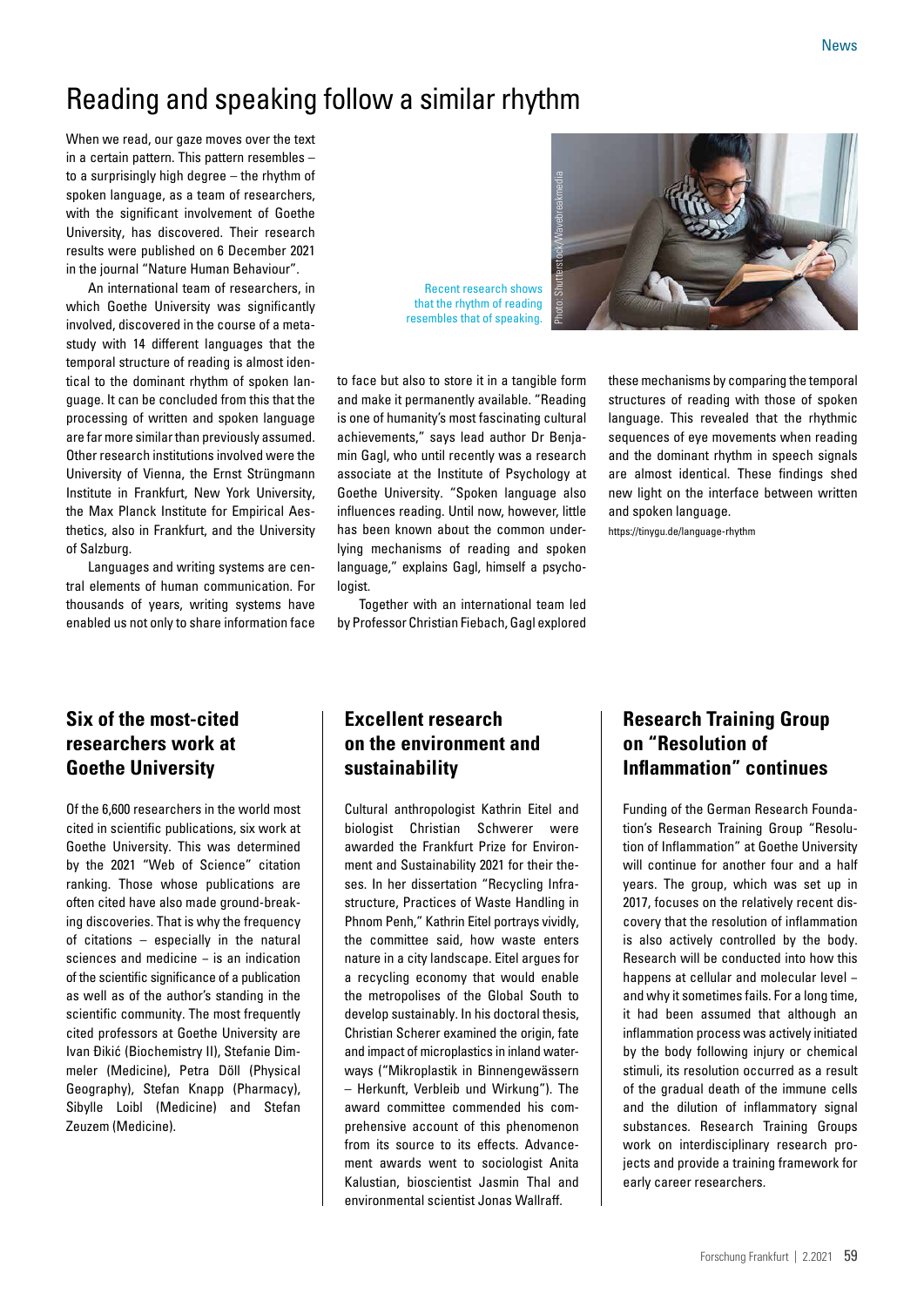# The Celts and Romans operated mines in the Montafon

Could "Montafon" actually be derived from the word for "mining mountain" in Montafun dialect? Archaeologists at Goethe University have discovered that mining already took place in the 39 kilometre-long valley in Vorarlberg, Austria, in late Celtic and Roman periods.

The history of mining in the Montafon is evidently long and continuous. As research has shown, ore deposits were exploited for centuries, beginning as early as the late-Celtic period. But it was previously unknown that there were activities inside the mountain as early as Celtic and Roman periods. This new discovery makes the mining district one of the most remarkable in the Alps. "We did not expect this," says Rüdiger Krause, professor of prehistory and early history at the Institute for Archaeological Sciences at Goethe University. Archaeological research in the past years had already shown that

the small mining area of Bartholomaeberg is a very exciting and special research region, which has yielded many finds and features from mine dumps, old surfaces and bogs, and from which samples have been recovered

archaeologists uncovered something surprising.<br>archaeologists uncovered something surprising.

During excavation work at Bartholomaeberg, Frankfurt shafts extend underground.

and numerous data obtained. However, archaeological sources on Roman mining in the Eastern Alps were previously unknown. The new excavations in the Knappagruaba in September, in which students were involved, revealed a small sensation: traces of early mining were clearly visible on surface areas, consisting of heaps of waste rock, round shafts hewn into the rock, and indications of deeper lying iron ore veins. For the first time, it was possible to uncover archaeological features from mining in the Roman period, which are unique not only for this small mining area but for all the Eastern Alps. Two backfilled mining shafts that had been dug near an area of mineralisation were excavated to three metres below the surface. These are evidenced on the rock surface by fissures containing iron oxides and quartz veins, forming what is referred to as the "iron cap" – the oxidation zone of an ore vein. Ram core drilling will be used to determine how deep the

# **From machine learning to machine teaching: Volkswagen Foundation funds interdisciplinary AI research**

The Volkswagen Foundation is donating approximately €10 million to research into how artificial intelligence will affect society. Goethe University was successful with an application that focuses on developments within education.

"From Machine Learning to Machine Teaching (ML2MT) – Making Machines AND Humans Smarter" is the title of the project submitted by economist Professor Oliver Hinz together with colleagues from various other disciplines. The scientists were inspired by the success of learning machines, a prime example being the board game "Go" in its computer version "AlphaGo Zero". Their project aims to achieve a better understanding of how humans and machines can gain new knowledge through symbiotic interaction in collaborative human-AI systems. The following researchers are involved in the project: Professor Oliver Hinz (Economics, GU (project leader)), Professor Yee Lee Shing (Developmental Psychology, GU), Professor Loriana Pelizzon (Economics, GU)

What effect does the use of AI have on society? An interdisciplinary project looks at developments in education.

and Professor Tobias Tröger (Law, GU; both also at the Leibniz Institute for Financial Research SAFE, Frankfurt/Main), Professor Gernot Rohde (University Hospital Frankfurt and GU), Professor Kristian Kersting (Computer Science, TU Darmstadt), Professor Hendrik Drachsler (Computer Science, GU, and Leibniz Institute for Research and Information in Education, Frankfurt/Main).

### **New discovery in the treatment of COVID-19**

The Institute of Medical Virology at Goethe University and the School of Biosciences at the University of Kent have succeeded in identifying new points of attack for the treatment of COVID-19. During an infection, the coronavirus reprogrammes host cells so that they produce new viruses. In the process, the metabolism of the infected cell is also altered. Professor Jindrich Cinatl and his team had already shown in earlier projects that the affected cells process glucose differently from non-affected cells. It has now been revealed that an infection also causes changes in the pentose phosphate pathway. Active substances that interfere with virus-induced metabolism changes could be a starting point for new treatment options. "Targeting virus-induced changes in the host cell metabolism is an attractive way to interfere specifically with the virus replication process," says Professor Cinatl.

<https://tinygu.de/COVID-treatment>

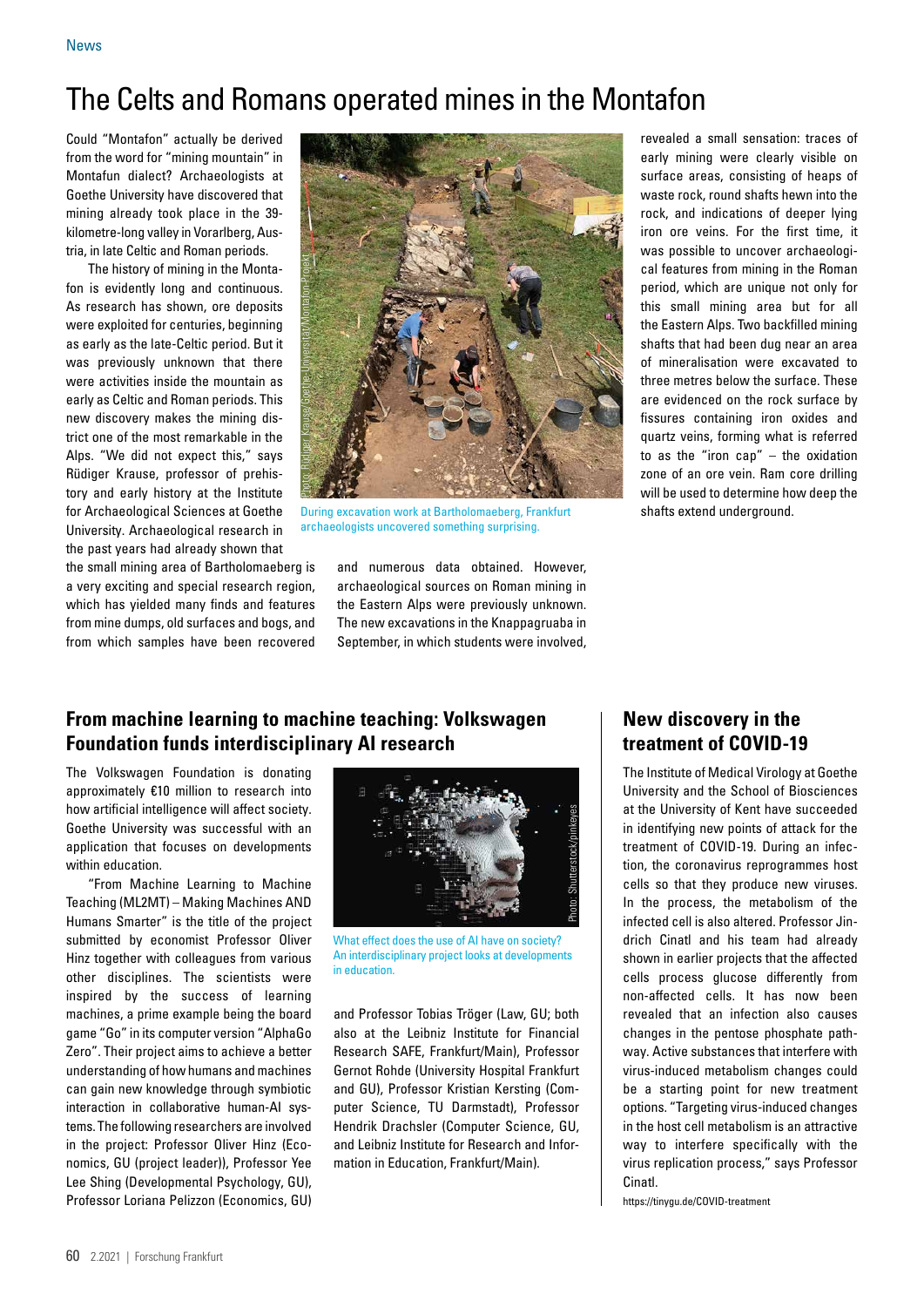# €2.7 million for inclusive education research

Germany's education system is to become more inclusive. This requires qualified specialists and good diagnostics. Since 2017, the Federal Ministry of Education and Research has funded scientific projects in the field of inclusive education as a separate priority in its Framework Programme for Empirical Educational Research. The first funding phase was about training educational professionals, and the second will be concerned with diagnostics. Goethe University has again been successful – with four collaborative projects and a meta project.

The development of new concepts and material for the training and (continuing) education of staff in the education system was at the forefront of the Ministry of Education and Research's funding guidelines "Qualification of Educational Professionals for Inclusive Education" ("Qualifizierung der pädagogischen Fachkräfte für Inklusion"). This development work was to be based on scientific principles and conducted at different locations. The first phase comprised 20 individual and 18 collaborative projects, five of which involved Goethe University. In addition, Professor Dieter Katzenbach and Professor Michael Urban, Frankfurt educa-

### **Cooperation with FIAS**

Starting in 2022, Goethe University and the Frankfurt Institute for Advanced Studies (FIAS) will intensify and expand joint research projects and the exchange of scientific knowledge. A new cooperation agreement was signed in November 2021. Since FIAS was founded in 2003, the university and the institute have been collaborating in interdisciplinary basic research in the natural sciences, life sciences, neurosciences and computer sciences. "The contract gives us the freedom to conduct even more interdisciplinary research and to design our projects to answer questions relevant to both partners," said Professor Enrico Schleiff, president of Goethe University, about the alliance. For example, there are plans to explore technical and content-related topics concerning highperformance computing in the natural and life sciences within the Goethe Center for Scientific Computing.

<https://tinygu.de/FIAS-collaboration>



For inclusion in the education system to be successful, staff must be well-trained.

tional scientists, secured a meta project, which was responsible for networking, transfer and research at meta level − for example on the state of research worldwide. A central website was set up that can be found at [www.qualifizierungs-inklusion.de,](http://www.qualifizierungs-inklusion.de) and a peer-reviewed online journal entitled "Qfl" – Qualification for Inclusion – was also established [\(www.qfi-oz.de](http://www.qfi-oz.de)). Special events brought together not only those involved in the project but also other stakeholders from practice, administration and politics.

This diverse and successful work can now be continued for another five years: the Federal Ministry of Education and Research has pledged a further €1.7 million for the meta project alone, with an overall sum of €2.7 million allocated to Goethe University. This second funding phase is entitled "Supportrelated Diagnostics in Inclusive Education" and thus focuses on diagnostics. The meta project team working with Professor Katzenbach and Professor Urban will above all devote itself to establishing and maintaining a contact point for all those involved in education. In addition, research findings, along with the products and material developed by the projects, are to be made accessible to people outside the scientific community too. The four collaborative projects under the leadership of Goethe University are headed by Dr Julia Gasterstädt and Professor Vera Moser (who leads two projects), both from the Institute of Special Education, and by Professor Ilonca Hardy from the Institute of Elementary and Primary Level Education.

### **Sandra Ciesek receives additional funding for her research – and the Hessian Culture Prize**

Virologist Professor Sandra Ciesek has been awarded €1.4 million by the Federal State of Hessen as part of a LOEWE top professorship. These funds and the generous support of the Willy Robert Pitzer Foundation have made it possible to retain Ciesek, a leading physician, at Goethe University. The funds will support an additional professorship at the Institute of Medical Virology, and after five years the foundation will finance another five years with €1.75 million. In addition, Sandra Ciesek was awarded the Hessian Culture Prize by Volker Bouffier, Prime Minister of the Federal State of Hessen, for her contribution to science communication. The laudatory speech was given by her colleague, virologist Professor Christian Drosten from Charité. They were both acknowledged as "University Teacher of the Year" in the spring. Ciesek and Drosten feature regularly in the award-winning NDR podcast "The Coronavirus Update." In his speech, Drosten said that it was "a great stroke of luck" that Ciesek had agreed to



Virologist Sandra Ciesek was awarded the Hessian Culture Prize.

step into the public eye despite her extensive workload. "With her keen and discerning approach, she always gets to the heart of the matter − with the same care and empathy that distinguish her as an experienced physician who has worked with patients for many years."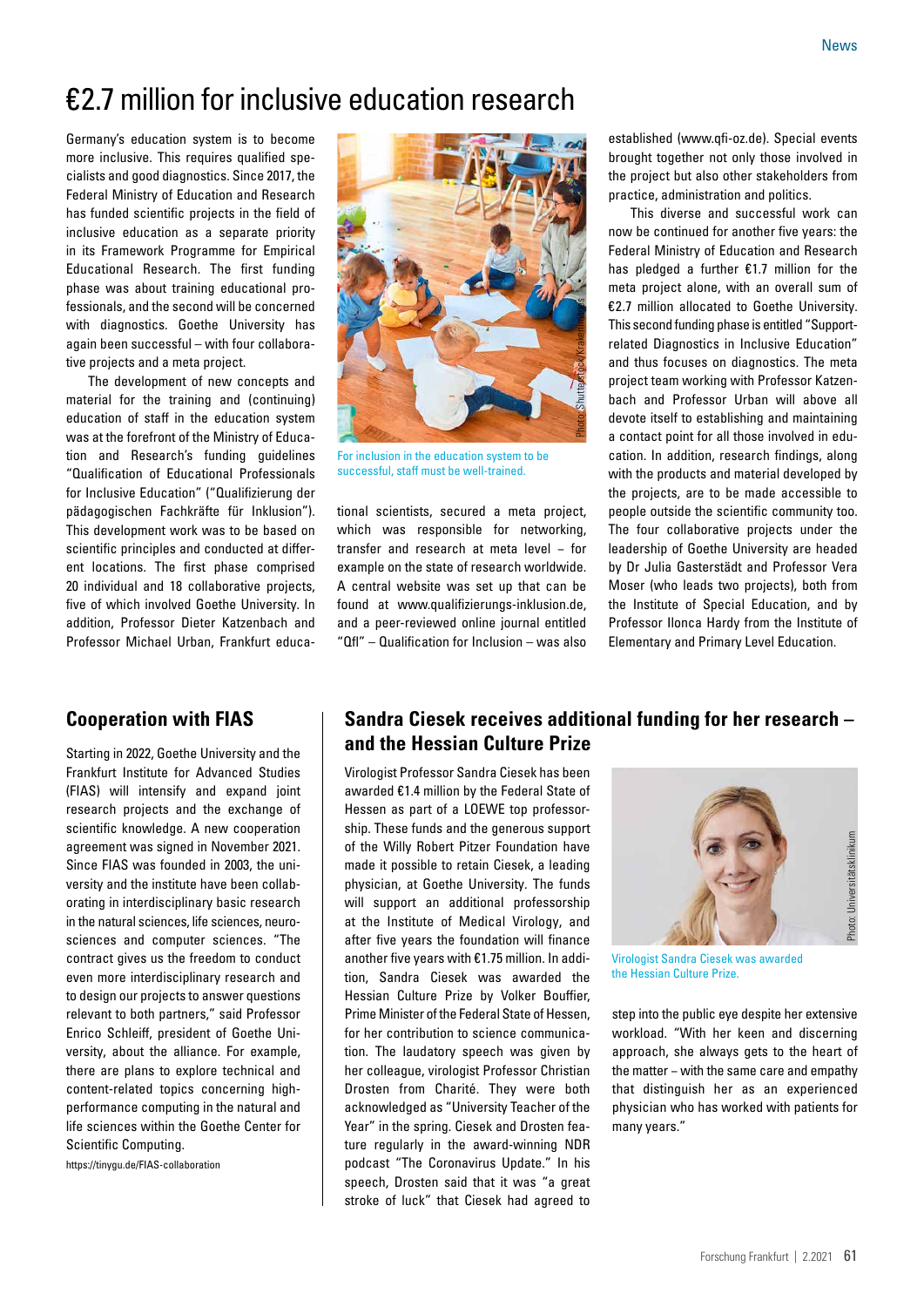# By capsule through the bloodstream

Bacteria in the intestine pack biomolecules into capsules and transport them via the bloodstream to various organs in the body, where they are absorbed and processed. This has now been shown for the first time by a team of researchers from Goethe University, FAU (University of Erlangen-Nuremberg) and the University of California in San Francisco.

It is estimated that there are 1.3 bacterial cells for each human cell. Their genetic diversity is correspondingly large. All intestinal bacteria together have 150 times as many genes as humans. The intestinal bacteria's metabolic products have a variety of effects on our body. For example, they train our immune cells, control metabolic processes in the body and regulate how often intestinal mucosa cells renew themselves. The bacterial metabolites act on the cells of the intestinal mucosa via direct contact. But how do such bacterial substances travel to peripheral organs, such as the liver, kidney or brain? It was assumed that small capsules (membrane vesicles), released by bacteria into their environment, were the means of transport. An international research team led by Dr Stefan Momma from the Neuroscience



Looking into the brain of the transgenic mouse: nerve cells that have absorbed protein from intestinal bacteria glow red.

Centre of Goethe University, Professor Claudia Günther from FAU (University of Erlangen-Nuremberg) and Professor Robert Raffai from the University of California has now investigated in mice how bacteria distribute their metabolic products in such vesicles. For this purpose, the researchers colonised the intestines of mice with E. coli bacteria, which

produced a specific type of gene scissors (Cre) and released these into their environment via vesicles. The mice cells contained a gene for a red fluorescent protein, which could be activated by the Cre gene scissors (Cre/LoxP system). The result: in the subsequent examination of the mouse tissue, the bacterial vesicles had been absorbed by individual cells in the intestine, liver, spleen, heart and kidneys as well as by immune cells. Even individual nerve cells in the brain glowed red. Stefan Momma: "Particularly impressive is the fact that the bacteria's vesicles can also overcome the blood-brain barrier and in this way enter the brain – which is otherwise more or less hermetically sealed. And that the bioactive bacterial substances were absorbed by stem cells in the intestinal mucosa shows us that intestinal bacteria can possibly even permanently change its properties." The newly established research method will help to better understand the influence of intestinal bacteria on diseases and could support the development of innovative forms of drug or vaccine delivery. <https://tinygu.de/intestinalbacteria>

# **CERN: Goethe University participates in first particle collisions after reconstruction**

After ten years of preparation and three years of reconstruction, the new ALICE detector at the CERN particle accelerator in Geneva has delivered first data. This demonstrated that the reconstruction - led, among others, by Professor Harald Appelshäuser from Goethe University − was successful.

Scientists from 30 countries participated in the reconstruction. Its purpose is to investigate an extremely hot and dense state of matter called quark-gluon plasma that prevailed in the Universe microseconds after the Big Bang. It is created when the atomic nuclei of lead from the large LHC accelerator at CERN collide with great energy and break down into their elementary components for a brief moment. With ALICE, insights can be gained into how the Universe as we know it today once evolved. The accuracy of its results had previously been limited by the number of collisions that took place at the LHC and that ALICE was able to record. The reconstruction, which took ten years of preparation and also involved



Goethe University helped develop ALICE detector.

Goethe University, has significantly expanded these capabilities. After the successful trial run at the end of November 2021, the measuring campaign, which will last until 2030, can soon begin. "This is an important milestone for the entire ALICE collaboration," said a delighted Harald Appelshäuser, professor at the Institute of Nuclear Physics at Goethe University.

# **Goethe University is new partner in National High-Performance Computing Alliance**

Goethe University became part of the National High-Performance Computing Alliance at the end of October 2021. The Joint Science Conference (GWK) approved the "NHC South-West Alliance" for ten years. The project will receive funds of €124 million. The alliance covers three federal states, Hessen, Rhineland-Palatinate and Saarland, with facilities at Goethe University, Johannes Gutenberg University Mainz, Technical University of Kaiserslautern and Saarland University. €45 million are earmarked for the future development of high-performance computing at Goethe University, whose own contribution is €30 million. With this decision, the Joint Science Conference is also underlining Goethe University's excellent performance in the area of green IT, for which the Frankfurt team led by Professor Volker Lindenstruth is responsible.<https://tinygu.de/high-performance-computing>